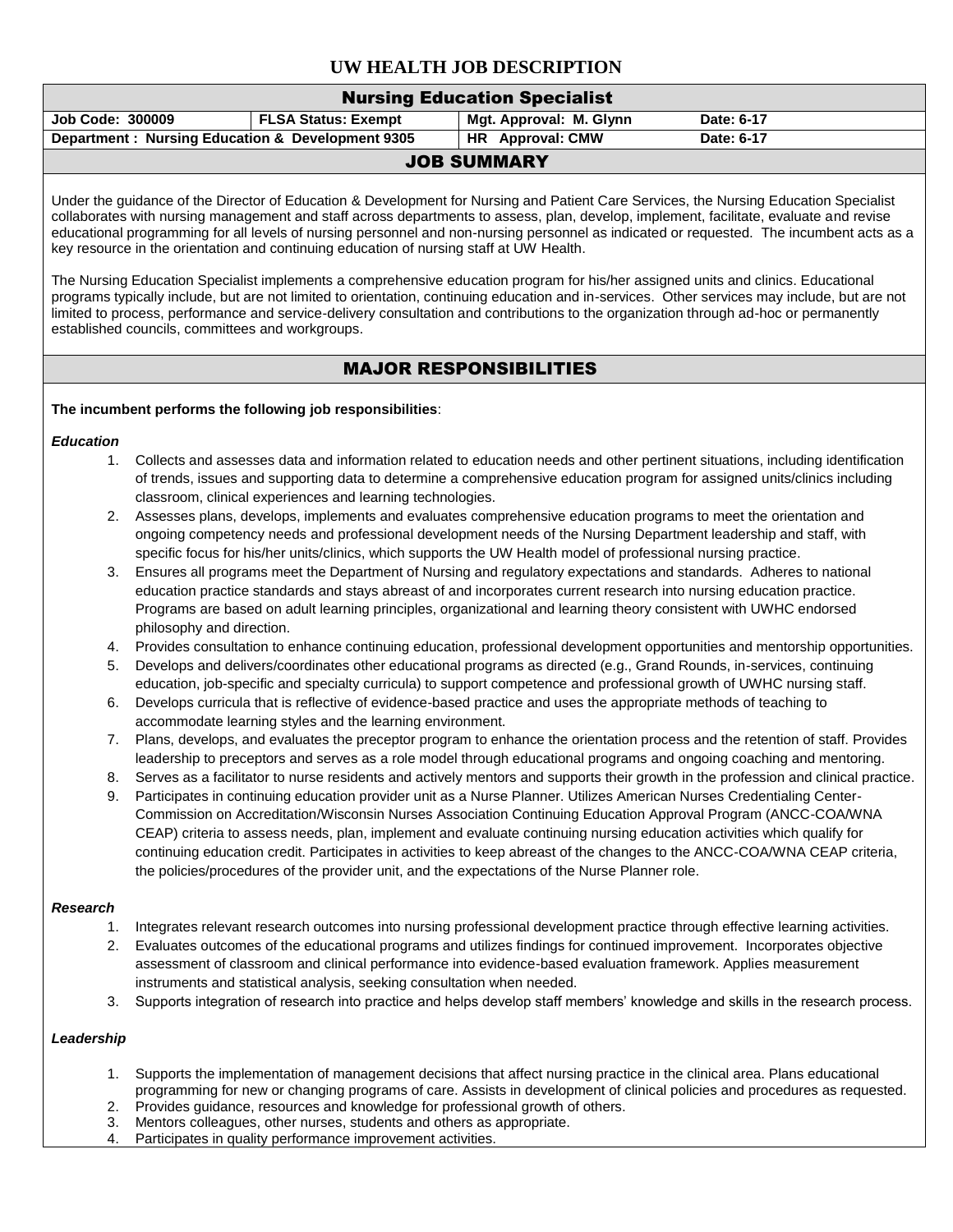# **UW HEALTH JOB DESCRIPTION**

| 5.                                                                                                                                                                          | Participates in strategic planning, ad hoc projects and educational activities as assigned for the department. Communicates<br>effectively with colleagues across UWHC to advance goal achievement.                                                                                                                            |                |                                                                                                                                    |                                                                                                                                      |  |  |  |
|-----------------------------------------------------------------------------------------------------------------------------------------------------------------------------|--------------------------------------------------------------------------------------------------------------------------------------------------------------------------------------------------------------------------------------------------------------------------------------------------------------------------------|----------------|------------------------------------------------------------------------------------------------------------------------------------|--------------------------------------------------------------------------------------------------------------------------------------|--|--|--|
| 6.                                                                                                                                                                          | Demonstrates skill in navigating and communicating in a complex environment. Fosters achievement of Nursing                                                                                                                                                                                                                    |                |                                                                                                                                    |                                                                                                                                      |  |  |  |
|                                                                                                                                                                             | Education/Development goals and objectives.                                                                                                                                                                                                                                                                                    |                |                                                                                                                                    |                                                                                                                                      |  |  |  |
| 7.                                                                                                                                                                          | Demonstrates responsibility for reporting to licensing, certification, accreditation, and other regulatory bodies for educational                                                                                                                                                                                              |                |                                                                                                                                    |                                                                                                                                      |  |  |  |
|                                                                                                                                                                             | program compliance.                                                                                                                                                                                                                                                                                                            |                |                                                                                                                                    |                                                                                                                                      |  |  |  |
| 8.                                                                                                                                                                          |                                                                                                                                                                                                                                                                                                                                |                | Interacts with staff in an ethical, consistent, fair, timely, appropriate and decisive manner in accordance with organization-wide |                                                                                                                                      |  |  |  |
| 9.                                                                                                                                                                          | and Nursing Department policies.<br>Identifies factors that affect staff's ability to fulfill their job responsibilities, collaborates with management to effect appropriate<br>change in systems.<br>10. Accepts Committee and workgroup appointments and actively participates to affect change in patient care and the UWHC |                |                                                                                                                                    |                                                                                                                                      |  |  |  |
|                                                                                                                                                                             | system.                                                                                                                                                                                                                                                                                                                        |                |                                                                                                                                    |                                                                                                                                      |  |  |  |
| <b>Community Outreach</b>                                                                                                                                                   |                                                                                                                                                                                                                                                                                                                                |                |                                                                                                                                    |                                                                                                                                      |  |  |  |
| 1.                                                                                                                                                                          |                                                                                                                                                                                                                                                                                                                                |                | practice and regulation effecting RN's, LPNs and NAs.                                                                              | Engages as an educator in area of clinical specialty on a local, state, or national level to determine trends in clinical education, |  |  |  |
| 2.                                                                                                                                                                          | Promotes and cultivates positive relationships with academic programs to foster positive image and relationships with UW<br>Health. Is accessible to and supportive of undergraduate and graduate nursing students and faculty from affiliating schools of<br>nursing                                                          |                |                                                                                                                                    |                                                                                                                                      |  |  |  |
|                                                                                                                                                                             | patient care needs.                                                                                                                                                                                                                                                                                                            |                |                                                                                                                                    | 3. Consults with the community for program planning and implementation and evaluation in order to meet staff development and         |  |  |  |
|                                                                                                                                                                             |                                                                                                                                                                                                                                                                                                                                |                | 4. Serves as member of city, regional and/or national educational advisory groups.                                                 |                                                                                                                                      |  |  |  |
|                                                                                                                                                                             |                                                                                                                                                                                                                                                                                                                                |                | <b>STANDARDS.</b>                                                                                                                  | ALL DUTIES AND REQUIREMENTS MUST BE PERFORMED CONSISTENT WITH THE UW HEALTH PERFORMANCE                                              |  |  |  |
|                                                                                                                                                                             |                                                                                                                                                                                                                                                                                                                                |                | <b>JOB REQUIREMENTS</b>                                                                                                            |                                                                                                                                      |  |  |  |
| Education                                                                                                                                                                   |                                                                                                                                                                                                                                                                                                                                | Minimum        |                                                                                                                                    | Master's Degree in Nursing or Nursing Education or related specialty.                                                                |  |  |  |
|                                                                                                                                                                             |                                                                                                                                                                                                                                                                                                                                | Preferred      |                                                                                                                                    |                                                                                                                                      |  |  |  |
| <b>Work Experience</b>                                                                                                                                                      |                                                                                                                                                                                                                                                                                                                                | Minimum        |                                                                                                                                    | Three (3) years of relevant oncology nursing experience in an acute care setting.                                                    |  |  |  |
|                                                                                                                                                                             |                                                                                                                                                                                                                                                                                                                                | Preferred      |                                                                                                                                    | Five (5) years of relevant clinical nursing experience in an acute care setting.                                                     |  |  |  |
|                                                                                                                                                                             |                                                                                                                                                                                                                                                                                                                                |                | Three (3) years of experience with orientation and education of nursing staff in clinical                                          |                                                                                                                                      |  |  |  |
|                                                                                                                                                                             |                                                                                                                                                                                                                                                                                                                                |                | setting.                                                                                                                           |                                                                                                                                      |  |  |  |
|                                                                                                                                                                             |                                                                                                                                                                                                                                                                                                                                |                |                                                                                                                                    | For ambulatory areas, relevant experience in primary and specialty clinic settings.                                                  |  |  |  |
| <b>Licenses &amp; Certifications</b>                                                                                                                                        |                                                                                                                                                                                                                                                                                                                                | <b>Minimum</b> | RN Licensure in State of WI.                                                                                                       |                                                                                                                                      |  |  |  |
|                                                                                                                                                                             |                                                                                                                                                                                                                                                                                                                                | Preferred      |                                                                                                                                    |                                                                                                                                      |  |  |  |
| Required Skills, Knowledge, and Abilities<br>Experience in education program design and evaluation.<br>$\bullet$<br>Knowledge and experience in adult education principles. |                                                                                                                                                                                                                                                                                                                                |                |                                                                                                                                    |                                                                                                                                      |  |  |  |
|                                                                                                                                                                             |                                                                                                                                                                                                                                                                                                                                |                |                                                                                                                                    | Evidence of excellent interpersonal, written and verbal communication skills.                                                        |  |  |  |
|                                                                                                                                                                             |                                                                                                                                                                                                                                                                                                                                |                | <b>AGE SPECIFIC COMPETENCY (Clinical jobs only)</b>                                                                                |                                                                                                                                      |  |  |  |
|                                                                                                                                                                             |                                                                                                                                                                                                                                                                                                                                |                |                                                                                                                                    | Identify age-specific competencies for direct and indirect patient care providers who regularly assess, manage and treat patients.   |  |  |  |
| boxes below. Next,                                                                                                                                                          |                                                                                                                                                                                                                                                                                                                                |                |                                                                                                                                    | Instructions: Indicate the age groups of patients served either by direct or indirect patient care by checking the appropriate       |  |  |  |
|                                                                                                                                                                             | Infants (Birth $-11$ months)                                                                                                                                                                                                                                                                                                   |                |                                                                                                                                    | Adolescent (13 - 19 years)                                                                                                           |  |  |  |
|                                                                                                                                                                             | Toddlers $(1 - 3$ years)                                                                                                                                                                                                                                                                                                       |                |                                                                                                                                    | Young Adult (20 - 40 years)                                                                                                          |  |  |  |
|                                                                                                                                                                             | Preschool (4 - 5 years)                                                                                                                                                                                                                                                                                                        |                |                                                                                                                                    | Middle Adult $(41 - 65$ years)                                                                                                       |  |  |  |
|                                                                                                                                                                             | School Age $(6 - 12$ years)                                                                                                                                                                                                                                                                                                    |                |                                                                                                                                    | Older Adult (Over 65 years)                                                                                                          |  |  |  |
|                                                                                                                                                                             |                                                                                                                                                                                                                                                                                                                                |                | <b>JOB FUNCTIONS</b>                                                                                                               |                                                                                                                                      |  |  |  |
| Review the employee's job description and identify each essential function that is performed differently based on the age group of the<br>patient.                          |                                                                                                                                                                                                                                                                                                                                |                |                                                                                                                                    |                                                                                                                                      |  |  |  |
|                                                                                                                                                                             |                                                                                                                                                                                                                                                                                                                                |                |                                                                                                                                    |                                                                                                                                      |  |  |  |
| <b>PHYSICAL REQUIREMENTS</b>                                                                                                                                                |                                                                                                                                                                                                                                                                                                                                |                |                                                                                                                                    |                                                                                                                                      |  |  |  |

**Indicate the appropriate physical requirements of this job in the course of a shift.** *Note: reasonable accommodations may be made available for individuals with disabilities to perform the essential functions of this position.*